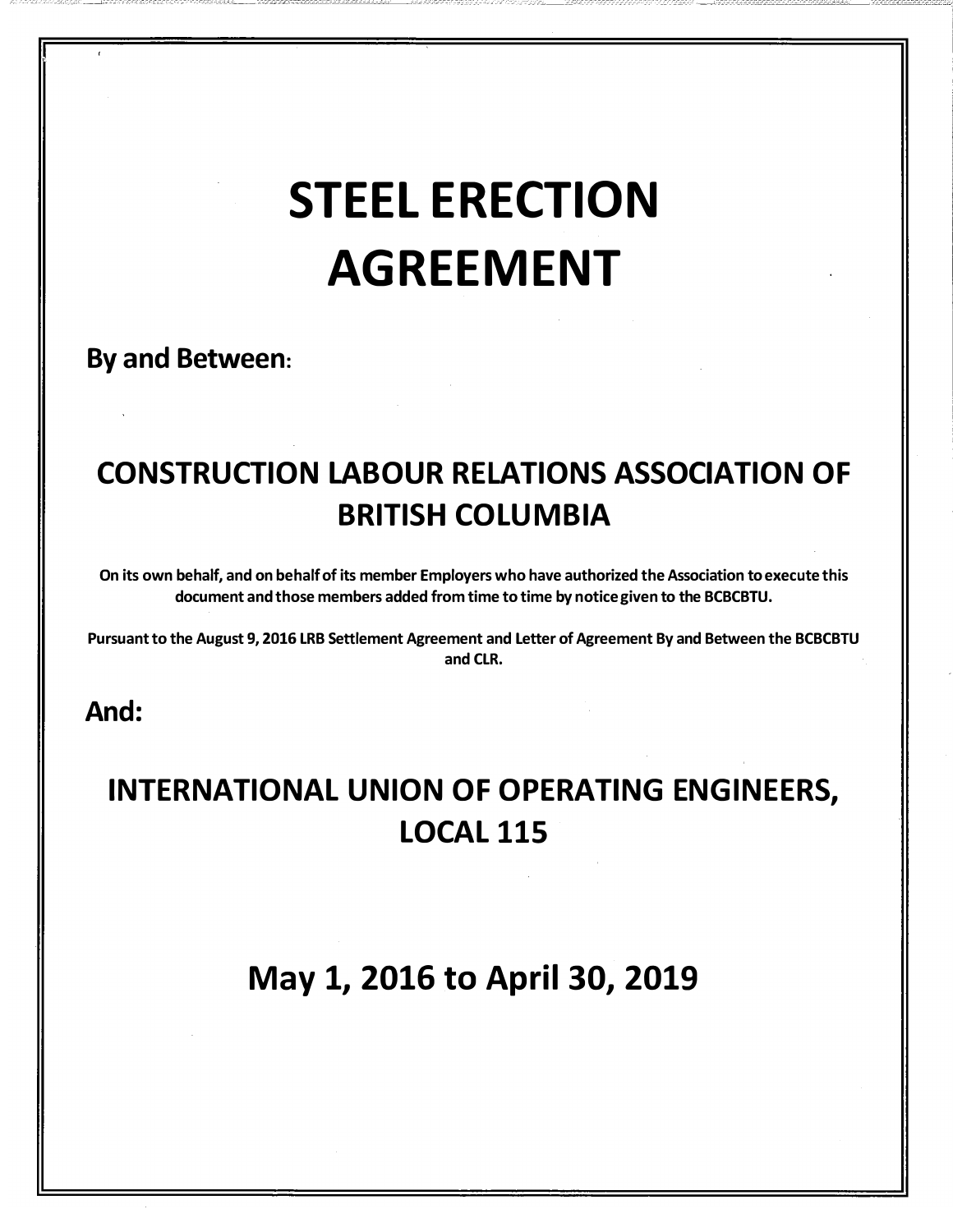# **TABLE OF CONTENTS**

 $\bar{\infty}$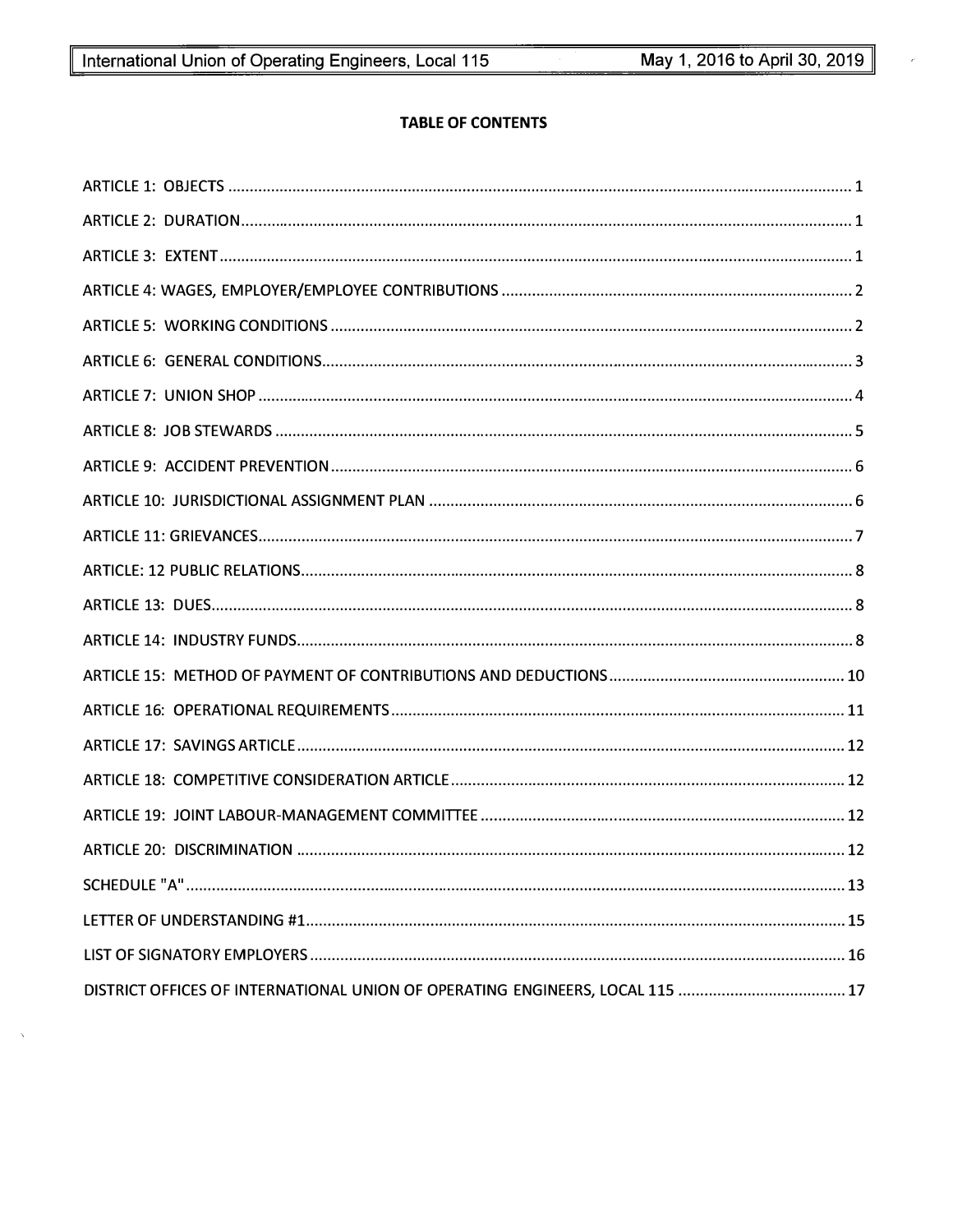I

#### STEEL ERECTION AGREEMENT

#### BY AND BETWEEN:

#### CONSTRUCTION LABOUR RELATIONS ASSOCIATION OF BRITISH COLUMBIA

On its own behalf, and on behalf of its member Employers who have authorized the Association to execute this document and those members added from time to time by notice given to the BCBCBTU.

Pursuant to the August 9, 2016 LRB Settlement Agreement and Letter of Agreement By and Between the BCBCBTU and CLR.

(hereinafter referred to as the "Employer")

AND:

INTERNATIONAL UNION OF OPERATING ENGINEERS, LOCAL 115

(hereinafter referred to as the "Union")

#### ARTICLE 1: OBJECTS

1.01 The objects of this Agreement are to stabilize the Construction Industry, provide fair and reasonable working conditions and job security for employees in the industry; promote harmonious employment relationships between Employers and employees, provide mutually agreed methods of resolving disputes and grievances arising out of the terms and conditions of this Agreement, prevent strikes and lockouts, enable the skills of both Employers and employees to operate to the end that waste and avoidable and unnecessary expense and delays are prevented; promote good public relations.

#### ARTICLE 2: DURATION

2.01 This Agreement shall be in full force and effect from and including May 1, 2016 to and including April 30, 2019 and shall continue in full force and effect from year to year thereafter subject to the right of either party to this Agreement within four (4) months immediately preceding the date April 30, 2019, or immediately preceding the anniversary date in any year thereafter, by written notice to the other party, require the other party to commence collective bargaining with a view to the conclusion of a renewal or revision of this Agreement or a new Collective Agreement.

Should either party give written notice to the other party pursuant hereto, this Agreement shall thereafter continue in full force and effect until the Union shall strike, or the Employer shall lockout, or the parties shall conclude a renewal or revision of this Agreement or a new Collective Agreement.

The operation of Section 50 (2) and (3) of the Labour Relations Code of British Columbia is hereby excluded.

For the purposes of this Agreement, the masculine shall be considered to include the feminine and the singular to include the plural.

#### ARTICLE 3: EXTENT

#### 3.01 Application

This Agreement shall apply to all employees of the Employer engaged in the classifications listed in Article 4 herein, on all work in the Province of British Columbia, other than work covered by the Mainline Pipeline Agreement of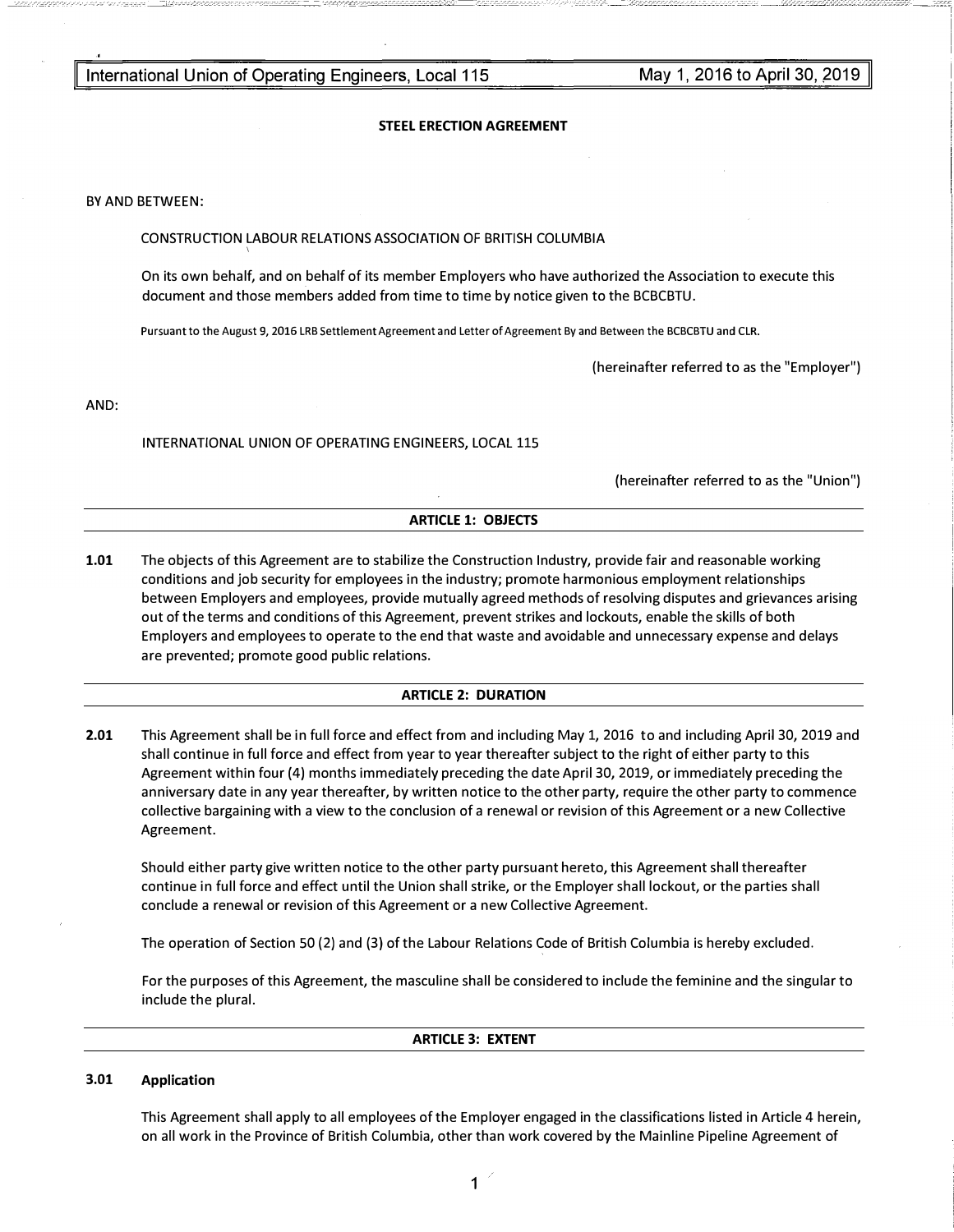the Pipe Line Contractors Association of Canada, and shall be binding on the Employer and the Union, and their respective successors and assigns.

It is understood that any Employer signatory to this Agreement shall when doing work covered by the Mainline Pipeline Agreement, be bound to that Agreement along with the signatory Union.

Notwithstanding the foregoing, on that work covered by the agreement between the Union and the Construction Labour Relations Association of British Columbia for Heavy Construction, Crane Rental or work covered by the Road Building Industry Standard Agreement or the Hydraulic Dredging Agreement or the Standard Piledriving, Dipper, Clamshell Dredging Agreement, such work shall be performed under the conditions set out in the aforementioned agreements.

#### 3.02 Sub-Contractors

The terms of this Agreement shall apply to all Sub-Contractors or sub-contracts let by the Employer. The Employer agrees to engage only those Sub-Contractors having an agreement with the signatory Union, prior to commencing work.

#### ARTICLE 4: WAGES, EMPLOYER/EMPLOYEE CONTRIBUTIONS

#### 4.01 Hourly Wage Rates

See Schedule "A" for wages and benefits.

Any equipment not specifically referred to will be paid at the "under 20 Ton" rate.

#### 4.02 Vacation and Statutory Holidays

Vacation and Statutory Holiday Pay shall be accrued at the rate of twelve percent (12%) of gross earnings, six percent (6%} for Annual Vacation pay and six percent (6%) for Statutory Holiday pay and paid to the employee on each regular pay day.

#### ARTICLE 5: WORKING CONDITIONS

- 5.01 Journeyperson Operating Engineers will conform, to the same conditions with respect to hours of labour, call-out time, transportation (initial and terminal, daily and local), overtime, shifts and shift differentials, vacation and statutory holidays, pay days, living out allowance, room and meal allowance, camps, weekend check out, standby time, waiting time, periodic leave, rest and meal breaks, and marshalling points as Journeyperson Structural Ironworkers and Construction Boilermakers.
- 5.02 The signatories to this Agreement agree that when Operating Engineers are assigned to operate construction equipment to work with Journeyperson Pipefitters on industrial projects (on industrial sites where the Employer is installing Process Piping and auxiliary equipment), all conditions shall be as provided for in this Agreement, including the working conditions of the Ironworker and Boilermaker as contained in Article 5.01 above.
- 5.03 The Journeyperson Operating Engineer on the job shall come under the authority and be governed by the instructions of the foreman in charge. However, no operator shall be required to execute an order that will endanger their machine, or violate the regulations of WorkSafeBC.

#### 5.04 Machine and Work Assignment

If an Operating Engineer is regularly assigned to a work assignment from Monday through Friday in a given week, and work is required after regular hours, or on the Saturday, Sunday and/or General Holiday of that week, such Operating Engineer will be assigned to such particular work assignment providing such Operating Engineer is available.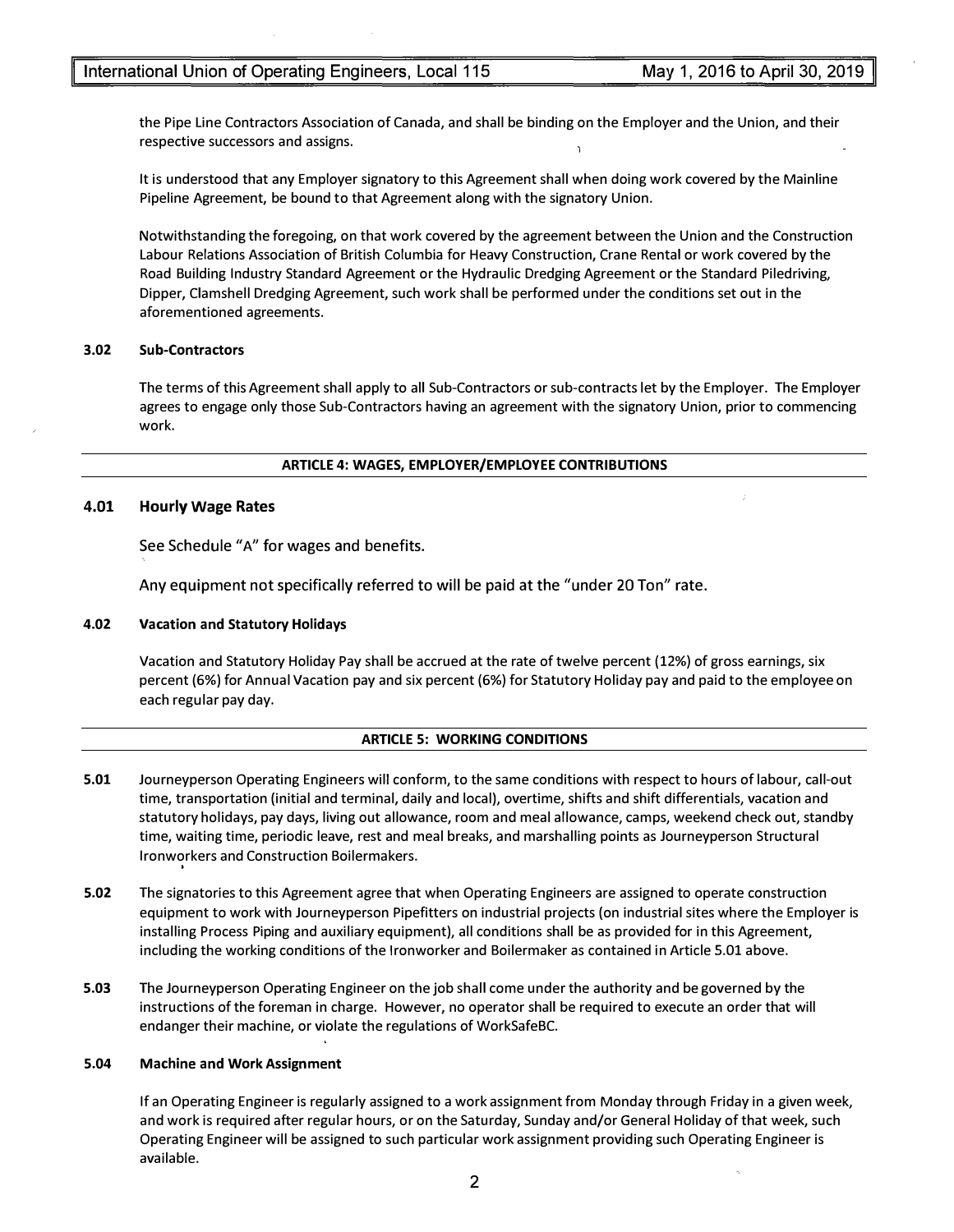#### International Union of Operating Engineers, Local 115

#### 5.05 Protective Clothing

Essential protective clothing, welder's gloves, protective vests or leather jackets, noise abatement devices, and rainwear shall be supplied at no charge to the employee. In the event that an employee does not return the foregoing items supplied to them by the Employer, the Employer shall charge the cost of same to the employee and deduct this cost from any money owing to the employee.

#### 5.06 Union Committee

The Employer shall allow time off work without pay for any employee who is serving on a Union Committee, or for the purpose of serving as a Union delegate to any conference or function provided that this can be done without cost to the Employer.

Any employee who acts within the scope of the above paragraph shall not lose their job, or be discriminated against for so acting.

#### 5.07 Medical Attention

Employees requiring off-site medical attention which necessitates no return to work on that day, or where a qualified Industrial First Aid Attendant recommends rest until the next day, then the injured employee shall be paid for the full shift.

#### ARTICLE 6: GENERAL CONDITIONS

#### 6.01 Wash Up

All permanent shops or yards shall provide adequate wash up facilities.

#### 6.02 Lunch Room

The Employer shall provide a lunch room and a dry room.

#### 6.03 Insurance

In case of fire or burglary the Employer shall protect the value of an employee's work clothes up to a total of three hundred and fifty dollars (\$350.00), required tools up to the total value of the tools, (tool for tool, make for make) providing an inventory of tools and clothing is filed with the Employer. When commencing employment, the employee shall submit to the Superintendent or their representative an inventory of the tools and work clothes brought on the job. Coverage will commence at the date of the filing of the inventory with the Employer. The employee shall ensure that the inventory is current.

#### 6.04 Lock Up

A lock-up shall be provided for employees for drying clothes, and a dressing room, as well as a lunch room. The lock-up shall have tables, and benches with provision for drying clothes. Such lock-up shall have windows and venting with adequate lighting and provision for continuous heat twenty-four (24) hours a day. The Employer shall be responsible for having the lock-up cleaned out daily and kept cleared of building material and other construction paraphernalia. Additional shelters shall be provided for employees to eat their lunch as may be required.

#### 6.05 Tool List

Tools required by heavy duty mechanics are listed in a schedule on file with the Employer and the Union.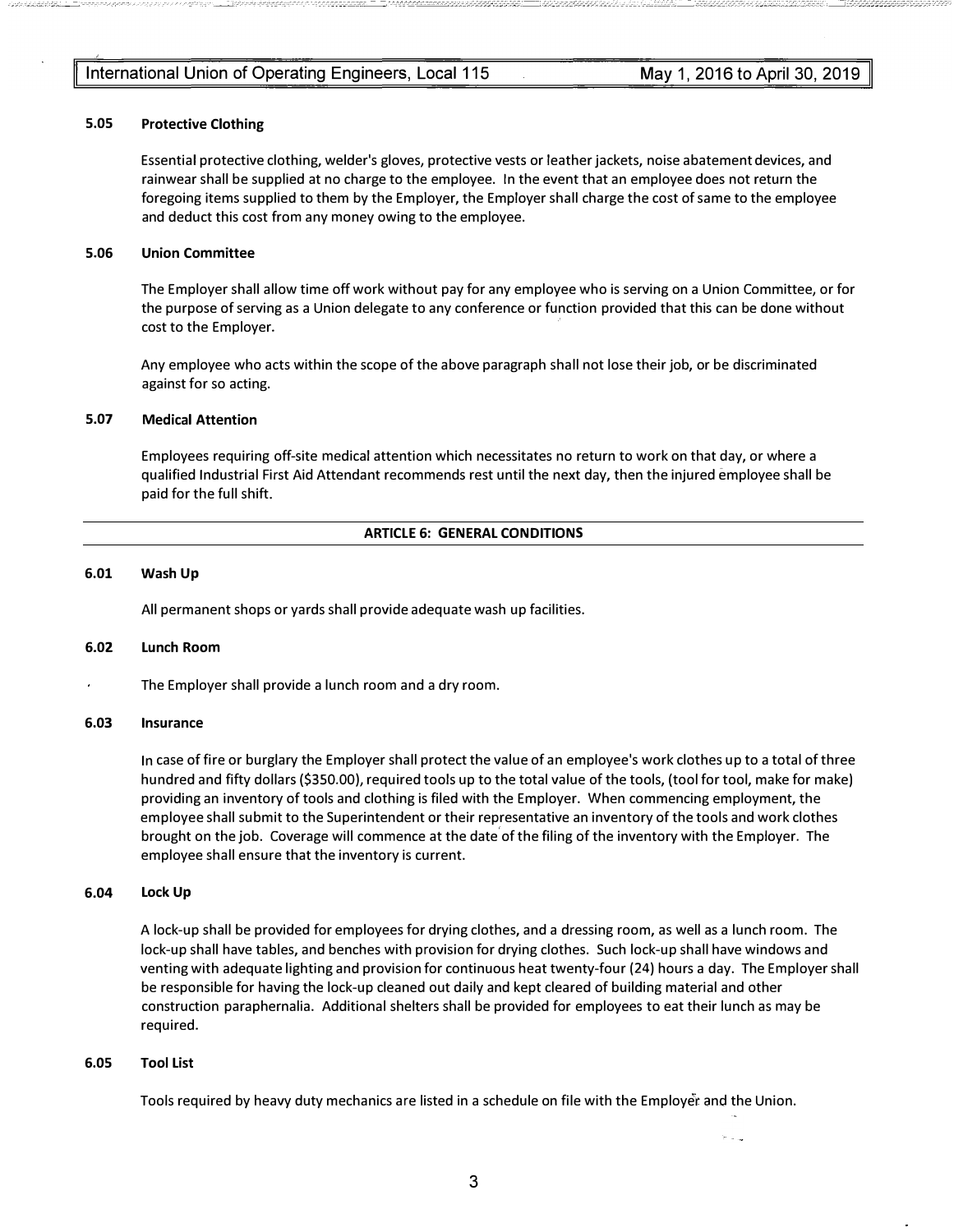#### 6.06 Telephone Access

A telephone(s) shall be made available to all employees at all times for incoming or outgoing emergency purposes, and incoming messages of an emergency nature shall be relayed immediately. No employee shall be permitted to use a personal cell phone or smart phone during working hours, excluding rest and meal breaks, except in case of an emergency. Repeated violations of the foregoing shall constitute just cause for discipline, up to and including termination.

#### 6.07 Payroll Process

Notwithstanding any/all contrary provisions contained within this Agreement, all payroll shall be processed in a manner consistent with Canada Revenue Agency (CRA) regulations.

#### ARTICLE 7: UNION SHOP

#### 7.01 Union Membership

Subject to the provisions of this Article, all employees of the Employer engaged in and/or working at those classifications set out in Schedule "A" attached hereto shall be or shall become members in good standing of the Union.

#### 7.02 Dispatch Offices

The Union shall maintain a Dispatch Office, or offices, from which the Employer shall hire all employees.

The Union recognizes where the individual Employer wishes to name-request an employee, this request will be acknowledged by the Union; provided however, the Union is FIRST notified of the individual Employer's intention to name-request the employee and provided the employee is registered with the Dispatch Office of the Union as being available for employment. An employee quitting an Employer will not be eligible for re-hire on to the same project under the name-request provision.

When the Employer transfers employees to other projects, they will notify the nearest Union District Office to the project.

#### 7.03 Hiring Procedures

When employees, including foremen, are required, only Union members having confirmation of dispatch from the Union shall be hired. Confirmation of dispatch to the member shall require either a clearance slip or a message from the Union.

When employees are hired as provided above, they shall be considered an employee of the Employer and shall be entitled to all employee benefits.

However, with specific reference to WorkSafeBC provisions and in the event of an accident and a claim by the employee or the said employees is denied by WorkSafeBC, there shall be no legal obligation upon the Employer to acknowledge or accept the claim as denied by WorkSafeBC.

When the Employer rents equipment the operators of such rented equipment shall be members of the Union and hired in accordance with the provisions of this Article.

Apprentices and trainees as required shall be hired through and in accordance with the International Union of Operating Engineers Local115 Training Association (IUOETA) as outlined in Article 14.04 of this Agreement.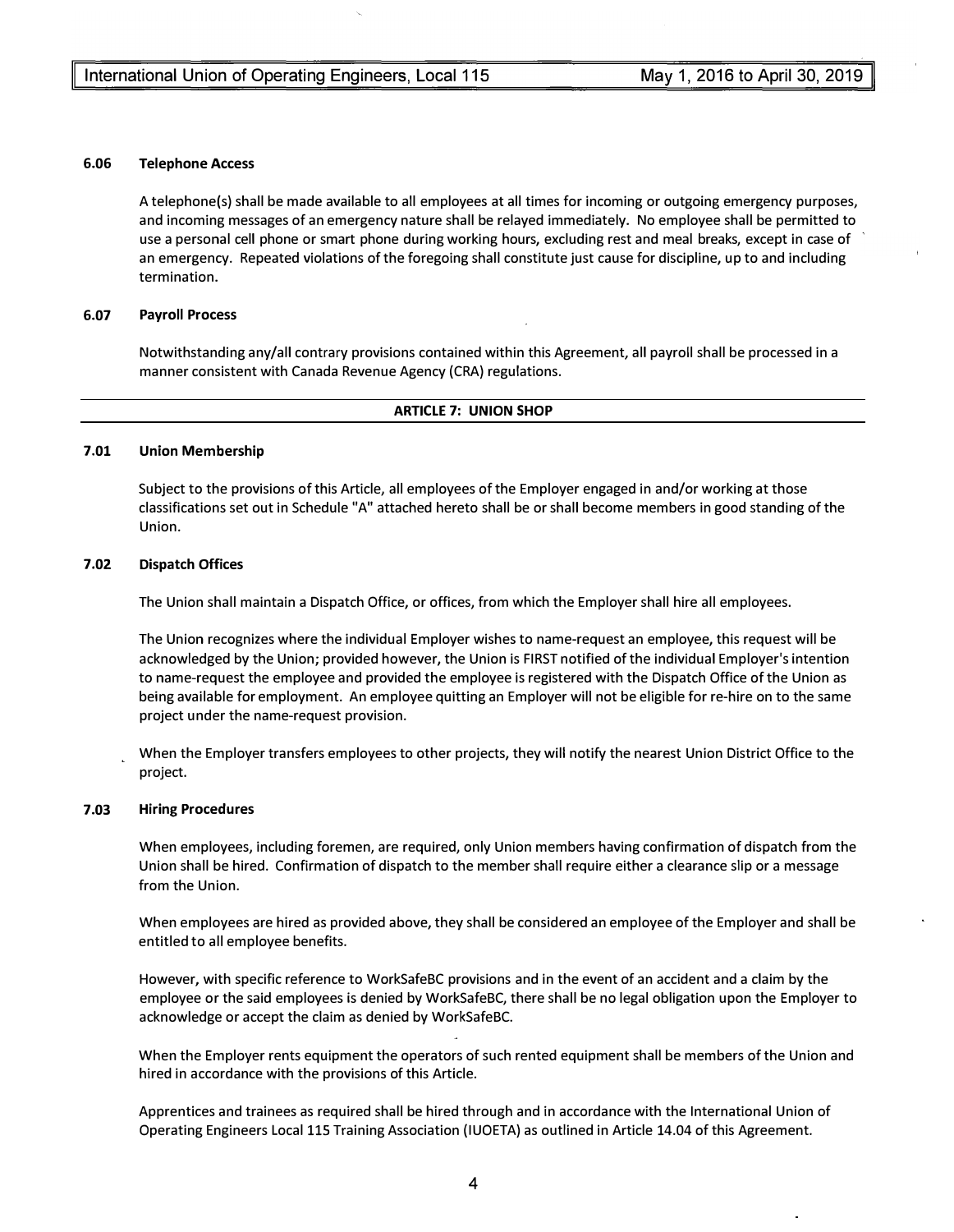The Union shall be given at least forty-eight {48) hours' notice between Monday, 8:00a.m. and Friday, 5:00p.m., to complete the dispatch, but notice shall be given to the Employer of any difficulty in completing the dispatch prior to the expiration of the forty-eight (48) hour period.

When Union members are not available within the jurisdiction of the Operating Engineers, Local 115, then the Employer may obtain employees elsewhere, it being understood that employees so hired shall meet Union and tradespersons' qualifications.

Employees hired under this part shall have fourteen (14) days in which to make application for membership to the Union, or be replaced by a Union member when available.

Employees who have made application within the fourteen (14) days, but who are not accepted as a member of the Union, shall be the first to be laid off, providing there is a Union member on the project who is qualified and willing to do the job being done by the workman not yet a member of the Union.

When an employee suffers a compensable injury, they shall be entitled to re-employment with the same Employer when they receive a clearance to return to work from their doctor or WorkSafeBC, providing the project is still in operation and there is work in their classification.

#### 7.04 Union Security

Should an employee at any time cease to be a member in good standing of the Union, the Employer shall, upon notification from the Union, discharge them forthwith.

The Union shall have the exclusive right to determine who is a member in good standing.

#### ARTICLE 8: JOB STEWARDS

#### 8.01 Job Steward Recognition

- (a) Job Stewards shall be recognized on all jobs and shall not be discriminated against. All Job Stewards shall be appointed by the Business Representative of the Union. The employer, supervisor, or manager shall be notified by the Union of the name or names of such Job Stewards, and in the event of a layoff or reduction of the work force, such Job Stewards shall at all times be given preference of continued employment until completion of the work unless otherwise agreed between the parties hereto. Time shall be given to the Job Steward to carry out their duties.
- (b) Where projects are interrupted, Job Stewards will not be discriminated against on the resumption of work on the project. Necessary interpretations will be referred to the Joint Labour-Management Committee.
- (c) The Union shall be notified in writing within forty-eight (48) hours if a Job Steward is discharged for cause, and such cause shall be stated in the reasons.
- (d) Business Representatives shall have access to all jobs covered by this Agreement in the carrying out of their regular duties, after first notifying the Employer, superintendent or foreman; however, in no way will they interfere with the employees during working hours unless permission is granted.
- (e) The Employer agrees to supply the Union, once a month, with a list of all employees and Sub-Contractors on the request of the Business Representative.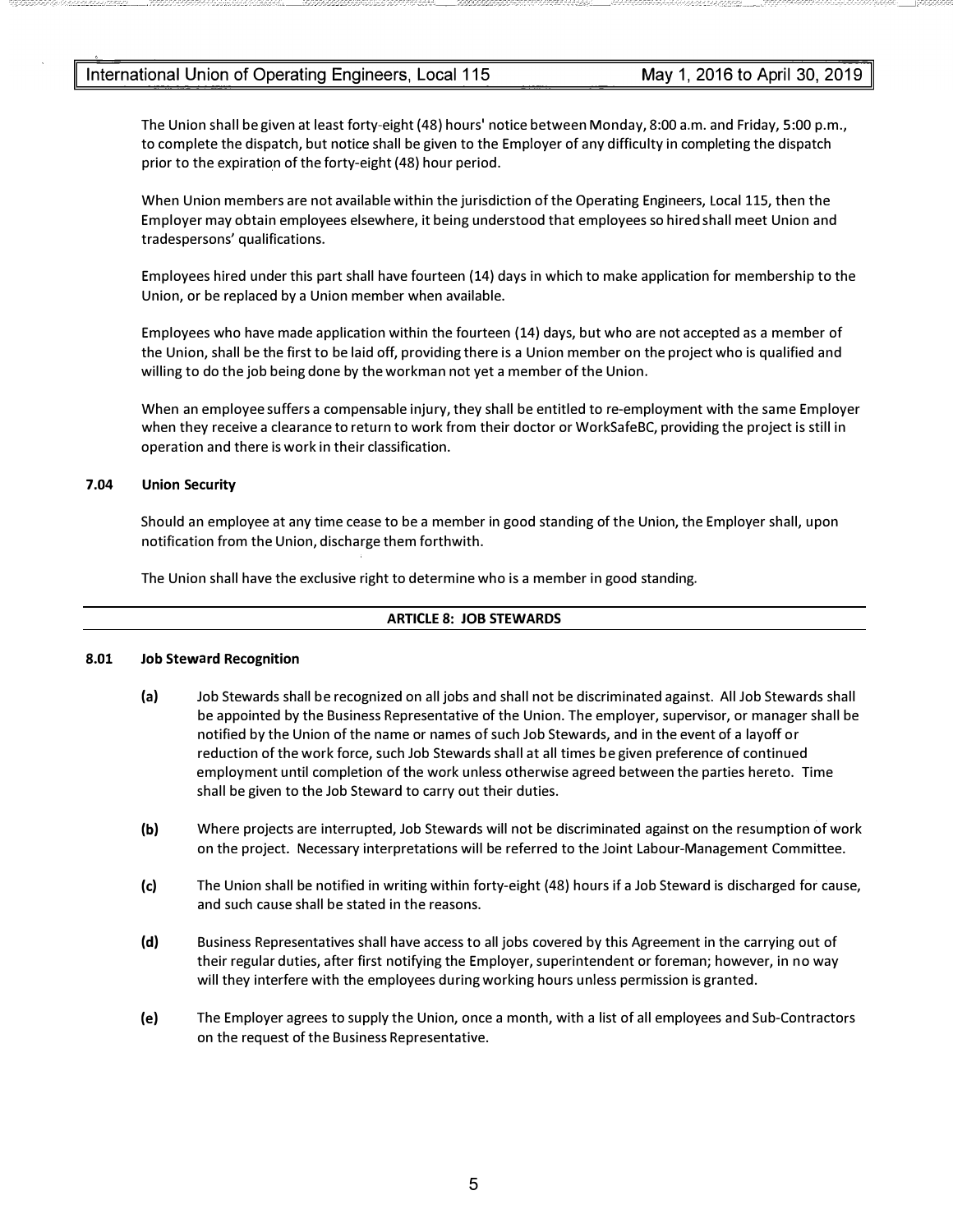#### ARTICLE 9: ACCIDENT PREVENTION

#### 9.01 Safety

- (a) It is understood and agreed that the parties to this Agreement shall at all times comply with the accident prevention regulations of the Workers' Compensation Act, and any refusal on the part of an employee to work in contravention of such regulations shall not be deemed to be a breach of this Agreement. Further, no employee will be discharged because they fail to work under unsafe conditions as set out in the Regulations. Any refusal of an employee to abide by known WorkSafeBC Regulations or posted Employer safety regulations, after being duly warned, will be sufficient cause for dismissal.
- (b) Any employee may refuse to work where in their opinion adequate safety precautions have not been provided. The operator of a vehicle or piece of equipment may refuse to drive or operate such vehicle or equipment if, in their opinion, there is any reasonable doubt as to the safety of the unit, or if they feel it is improperly loaded. They may not be ordered to operate said vehicle or equipment until they have been satisfied any defects have been corrected.

#### 9.02 Safety Equipment

The Employer will supply all safety hats (complete with suspension) on a charge-out basis at cost, such cost to be deducted from the employee's earnings and refunded at such time as the employee returns such equipment to the Employer in reasonable condition, subject to normal wear and tear.

#### ARTICLE 10: JURISDICTIONAL ASSIGNMENT PLAN

#### Jurisdictional Assignment Plan of the B.C. Construction Industry (JAPian)

10.01 It is mutually agreed that the Employer shall employ members from the Union on all work as outlined below:

Operating Engineers' work shall be recognized as the operation of equipment such as cranes, derricks of all types, forklifts, zoom booms, boom trucks, hoists, elevators, locomotives, air tuggers, power-operated hydraulic jacks, compressors and pumps, deck winches on floating equipment, and such other equipment as may come within the jurisdiction of the Union as recognized by the Building Trades Department of the A.F.L.-C.I.O. and/or by the agreements between the International Unions.

It is agreed when such equipment is used, Operating Engineers and/or Operating Engineer Apprentices shall be employed to operate, service, repair and maintain such equipment. It is further agreed that the moving of truck cranes on the jobsite is the jurisdiction of the Operating Engineers and members of the Union shall be employed to perform this work. Safety boats shall be recognized as the jurisdiction of the Operating Engineer and operators shall be paid the rate of pay as set out in the Piledriving, Dipper, Clamshell Dredging and Related Work Agreement.

- 10.02 Both parties to this Agreement recognize and will strictly adhere to the Procedural Rules for the Umpire of Jurisdictional Work Assignments in British Columbia and other supplementary rules, agreements, and/or memoranda as may be agreed upon from time to time by Construction Labour Relations Association of British Columbia and the British Columbia Building Trades. Should any provision or provisions contained in the above prove to be in violation of any legally effective Federal or Provincial statute, it is agreed that the prime parties to the said agreements will re-negotiate such provision or provisions and all other provisions shall not be affected thereby.
- 10.03 The Employer shall upon request make known their intended work assignment. It is agreed that such intended work assignment shall be determined by the standards contained in the Procedural Rules for the Umpire of Jurisdictional Work Assignments in British Columbia.
- 10.04 The participating Employer Association shall inform their stipulated members, in writing, of their responsibilities for the assignment of work in accordance with the Rules and Regulations of the Plan.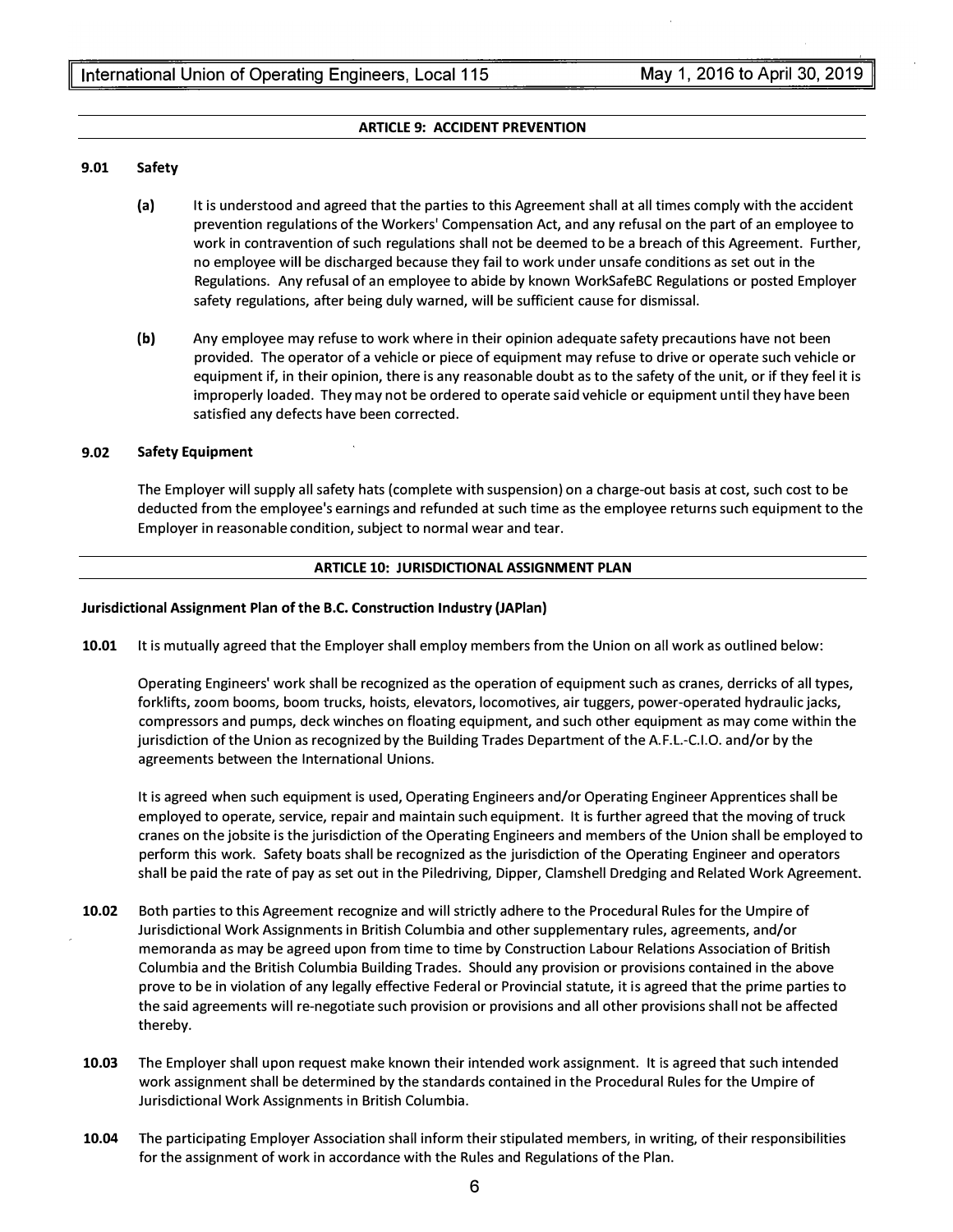- 10.05 The parties agree that all cases, disputes or controversies involving jurisdictional disputes and assignments of work shall be resolved as provided in the Procedural Rules and Regulations provided for in the Plan for the Umpire of Jurisdictional Work Assignments in British Columbia. The parties agree that they shall comply with the decisions and awards of the Umpire of Work Assignment established by the Plan.
- 10.06 The Union agrees that the establishment of picket lines and/or the stoppage of work by reason of the Employer's and/or assignment of work are prohibited. No Local Union stipulated to the Plan shall institute or post picket lines for jurisdictional purposes.
- 10.07 Where the Employer makes an assignment of work to another constituent union or local union of the Bargaining Council of British Columbia Building Trades Unions (BCBCBTU), which is challenged under the Jurisdictional Assignment Plan, the Union shall not make any claim or bring any independent action for back pay or any other damages through the Umpire, arbitration, or the Labour Relations Board, unless the Union has obtained a ruling from the Umpire in its favour, in which event the Union shall be entitled to claim damages through collective agreement arbitration for non-compliance with the Umpire's ruling for the period subsequent to the ruling.
- 10.08 The Employers will provide the funding necessary for the operation of the Jurisdictional Assignment Plan.
- 10.09 Refer also to Article 14.10.

#### ARTICLE 11: GRIEVANCES

It is the spirit and intent of this Agreement as contained in Article 1: Objects, to resolve all employee or Employer grievances promptly and wherever possible, within the Industry.

If during the term of this Agreement, there should arise any difference between the parties to, or the persons bound by this Agreement concerning interpretation, application, operation or any alleged violation hereof, or concerning discharge of any employee which may be alleged to be unjust, and including any question as to whether any matter is arbitrable, such difference shall be resolved without stoppage of work in the following manner:

11.01 The Job Steward or Business Representative of the Union shall first discuss the difference with the Foreman, Superintendent, or the Employer, in that order, in an effort to resolve the matter on the job. If the difference is not resolved on the job, the aggrieved party must submit the matter complained of, in writing to the other party within thirty (30) days of its occurrence, excepting that in the matter of discharge, such grievance must be submitted in writing within ten (10) days of occurrence, or in every case, the matter shall be deemed to be waived.

However, the foregoing time limits will not apply where there has been a failure to fully pay amounts due to funds specified in this Agreement, or to remit deductions from workmen as provided for in this Agreement. It is intended that the failure of the Employer to make the requisite contributions to be made on behalf of the employees as provided elsewhere in this Agreement, may be claimed by the employee at any time.

The Employer shall only remain liable for Benefits and similar funds as provided for in this Agreement on behalf of the Sub-Contractor for a period of forty (40) days after completion of this sub-contract.

11.02 In the event a grievance involving a question of discharge is not resolved in seven (7) calendar days and a grievance involving other matters is not resolved within twenty (20) calendar days, it may be referred to Arbitration. The Parties agree that a single Arbitrator who is acceptable to both Parties shall be used. The decision of the Arbitrator shall be final and binding. The Parties agree that all expenses incurred by a single Arbitrator shall be paid equally by the Parties. Each Party shall pay its own cost of the Arbitration.

#### 11.03 Time Limits

The specified time limits in this Article shall be strictly construed and may be extended only with the mutual consent of the parties to the grievance. The time limits shall be exclusive of Saturdays, Sundays, and holidays.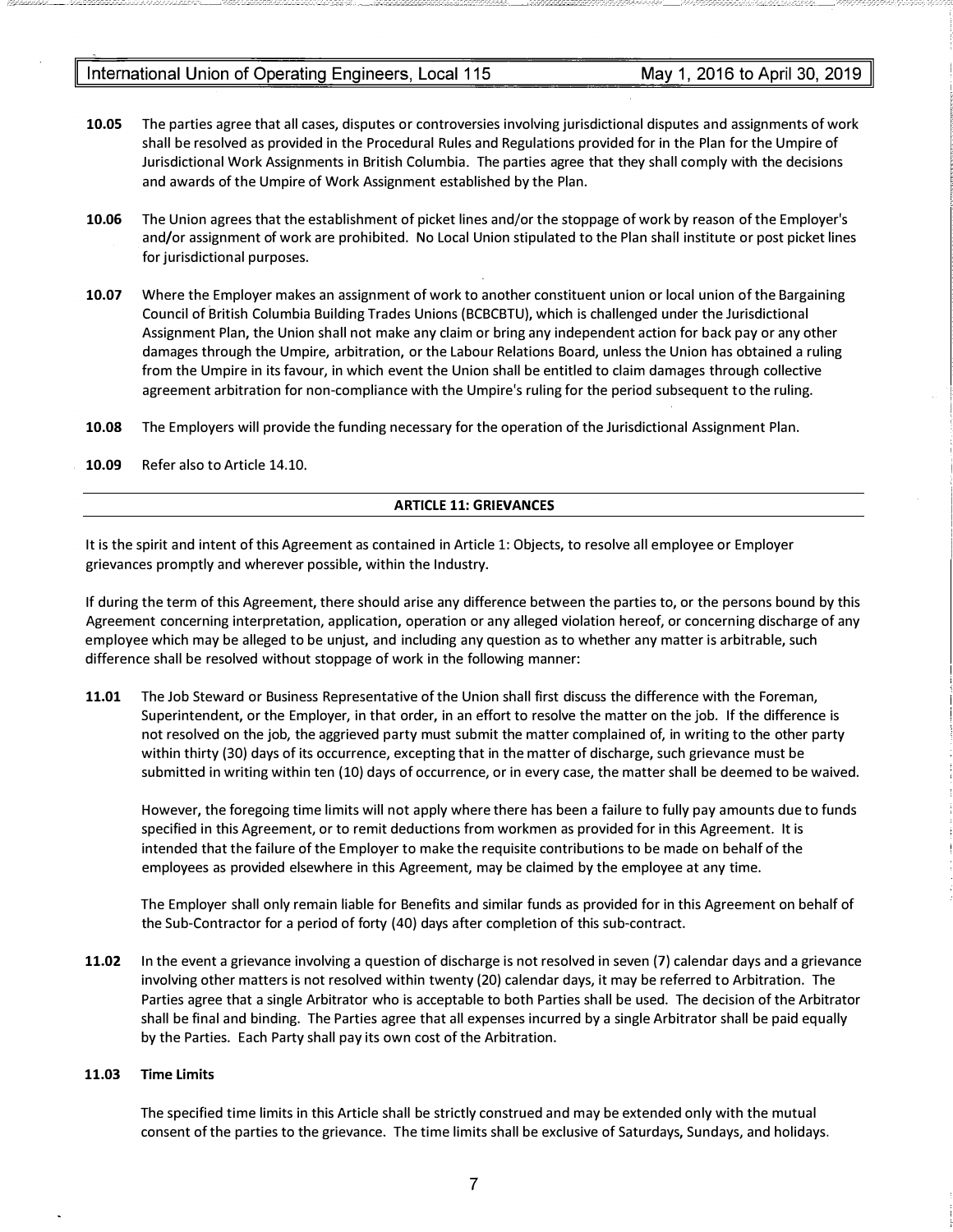#### ARTICLE: 12 PUBLIC RELATIONS

12.01 The parties to this Agreement mutually undertake to do all possible to ensure that in relationships with the general public every effort will be made toward the end that tactful associations are established and maintained particularly where temporary inconvenience may be caused due to construction in progress. Each party hereto undertakes to mutually discuss and correct instances which may arise prejudicial to such good relations.

#### ARTICLE 13: DUES

#### 13.01 Dues Checkoff

The Employer will honour an employee's written assignment of wages to the Union.

The Employer will deduct any assigned amounts from the employee's wages and pay the same to the Secretary of the Union by the fifteenth (15th) day of the month following such deductions.

#### 13.02 Working Dues Checkoff

The hourly working dues shall be calculated at two percent (2%) of the 200 to 249 Ton Hydraulic Crane Operator hourly wage rate and shall be deducted for each hour that wages are payable and remitted to the Umon not later than the fifteenth (15th) day of each month following the month in which deductions were made (this amount to be calculated to the nearest penny). Refer to Schedule "A" Employer/Employee Contributions for amounts and effective dates.

Each employee shall submit a written authorization to their Employer as a condition of employment as may be required by their Employer.

Remittances shall be made in accordance with the forms provided by the Union.

#### ARTICLE 14: INDUSTRY FUNDS

#### 14.01 Operating Engineers' Benefits Plan Contribution

The Employer shall make contributions and remit at the rate set forth in Schedule "A" per hour worked hereunder by each employee within the scope of this Agreement to the Operating Engineers' Benefits Plan

#### 14.02 Operating Engineers' Pension Plan Contribution

The Employer shall make contributions and remit at the rate set forth in Schedule "A" per hour for which wages are earned hereunder by each employee within the scope of this Agreement to the Operating Engineers' Pension Plan.

This contribution shall be based on hours earned, i.e., time and one-half or two times the contribution rate for overtime hours.

#### 14.03 Bargaining Council of British Columbia Building Trades Unions Fund (BCBCBTU)

The Employer shall make contributions and provide funding for the BCBCBTU Fund at the rate set forth in Schedule "A" per hour for all hours worked. This provision will continue as long as the BCBCBTU structure continues to exist pursuant to the Labour Relations Code.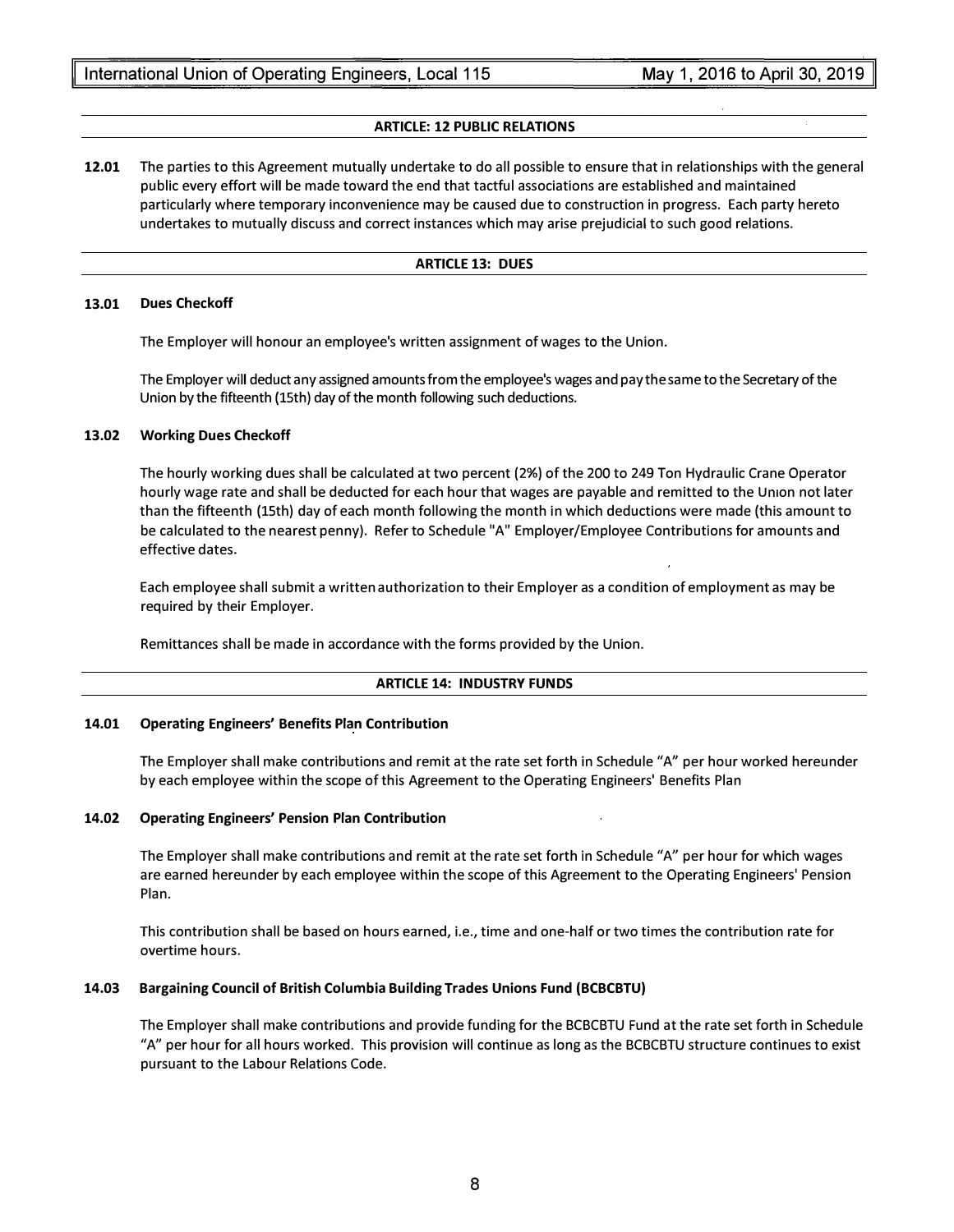#### 14.04 IUOE Local 115 Training Association (IUOETA)

The Employer shall make contributions and remit at the rate set forth in Schedule "A" per hour for each hour of work performed by each employee covered by this Agreement to the IUOETA Fund.

The IUOETA shall provide workers with the opportunity to acquire and improve the skills required for the essential and safe operation and maintenance of construction and allied equipment and to provide for tradespersons' qualification test.

The IUOETA will be administered by the IUOETA Board.

All Operating Engineer Apprentices shall be hired through the IUOETA.

In the event any dispute arises over the required hours as provided by the IUOETA for training trainees in nondesignated trade classifications, the Employer shall have the right of appeal but the final decision shall be made by the IUOETA Board.

The Employer shall notify the Administrator of the I UOETA before they discharge an Apprentice or Trainee in any trade classification.

#### 14.05 British Columbia Building Trades Fund (BCBT}

Employers shall make deductions and remit at the rate set forth in Schedule "A" per hour for each hour of work performed, to the British Columbia Building Trades Fund.

#### 14.06 (a} Mobile Crane Owners Association Fund

The Employer shall make contributions and remit at the rate set forth in Schedule "A" per hour worked to the Mobile Crane Owners Association Fund. The Mobile Crane Owners Association of BC may alter this amount by providing sixty (60) calendar days' written notice to the Union.

#### (b) CLR Contract Administration Fund

The Employer shall make contributions and remit at the rate set forth in Schedule "A" per hour worked to the CLR Contract Administration Fund. CLR may alter this amount by providing sixty (60) calendar days' written notice to the Union.

- (c) (i} The Union shall forward all monies received in accordance with the standard remittance form utilized by the Union to the Mobile Crane Owners Association of BC and CLR respectively. Such payments shall be made by the Union not later than the last day of the month in which such amount was received and shall be accompanied by a summary report that provides hours of work and fund remittances by each Employer under this Agreement.
	- (ii} Any cost incurred with respect to having to change the standard remittance form utilized by the Union as a direct result of a change in the contribution amount required pursuant to either Article 14.06 (a) or Article 14.06 (b) shall be borne by the applicable Association.
	- (iii} The Union shall not have any responsibility for delinquent monies from individual employers.

#### 14.07 Mechanics, Servicemen, and Welders Tool Allowance Fund

The Employer shall make contributions and remit at the rate set forth in Schedule "A" per hour for each hour for which wages are payable hereunder for each employee covered by this Agreement to the Operating Engineers' Mechanics, Servicemen and Welders Tool Allowance Fund.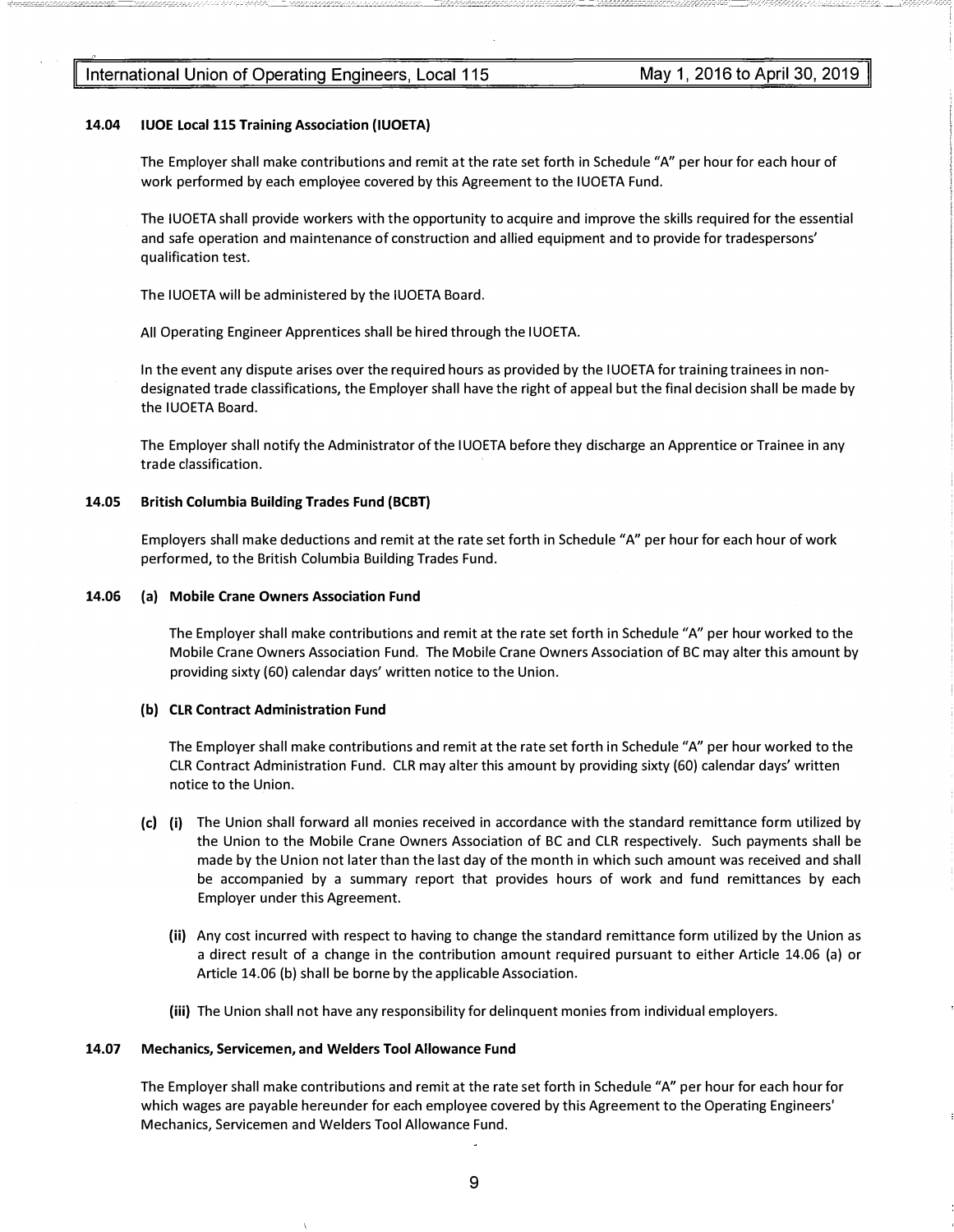#### 14.08 Construction Industry Rehabilitation Fund

The Employer shall make contributions and remit at the rate set forth in Schedule "A" per hour for each hour for which wages are payable hereunder for each employee covered by this Agreement to the Construction Industry Rehabilitation Fund.

#### 14.09 Operating Engineers' Advancement Fund

The Employer shall make contributions and remit at the rate set forth in Schedule "A" for each hour wages are payable hereunder for each employee covered by this Agreement to the Operating Engineers' Advancement Fund.

#### 14.10 Jurisdictional Assignment Plan Fund

- (a) The Employer shall make contributions and remit at the rate set forth in Schedule "A" per hour for all classifications covered by this Agreement to the Jurisdictional Assignment Plan Fund, in accordance with the standard remittance form provided for in this Collective Agreement for each hour of work performed by each employee covered by this Agreement.
- (b) These monies will be remitted to the Trustees by the fifteenth {15th) day of the month following that which contributions cover. The remittance shall be made in accordance with and through the same method established in this Agreement for the transmission of other funds.

#### 14.11 Construction Industry of BC Substance Abuse Testing and Treatment Program (D&A Policy)

- (a) The D&A Policy, as agreed to between the BCBCBTU and CLR shall be binding upon the Parties.
- (b) Effective November 26, 2017, the Employer shall make contributions and remit at the rate set forth in Schedule "A" per hour worked to the D&A Policy Fund.

#### 14.12 Canadian Building Trades Fund

Employers shall make deductions and remit at the rate set forth in Schedule "A" per hour for each hour of work performed, to the Canadian Building Trades Fund.

#### 14.13 Coalition of BC Building Trades Fund

Employers shall make deductions and remit at the rate set forth in Schedule "A" per hour for each hour of work performed, to the Coalition of BC Building Trades Fund.

#### ARTICLE 15: METHOD OF PAYMENT OF CONTRIBUTIONS AND DEDUCTIONS

15.01 The contributions and deductions referred to in Articles 13 and 14 shall be remitted monthly by cheque together with a form supplied to the Employers by the Union to the Operating Engineers' Benefits Plan. The said Operating Engineers' Benefits Plan shall remit monthly all such monies received to the Operating Engineers' Benefits Plan, the Operating Engineers' Pension Plan, the Bargaining Council of British Columbia Building Trades Unions Fund, IUOE Local 115 Training Association Fund, the British Columbia Building Trades Fund, the Mobile Crane Owners' Association Fund, the Operating Engineers' Mechanics, Servicemen and Welders Tool Allowance Fund, the CLR Contract Administration Fund, the Construction Industry Rehabilitation Fund, the Operating Engineers' Advancement Fund, the Jurisdictional Assignment Plan Fund, the Construction Industry of BC Substance Abuse Testing and Treatment Program (D&A Policy) Fund, Canadian Building Trades Fund, Coalition of BC Building Trades Fund, and the Union.

The said Operating Engineers' Benefits Plan may make reasonable charge for administrative expenses as determined by the Trustees of the said Plan, and approved by the Trustees of the recipient Funds.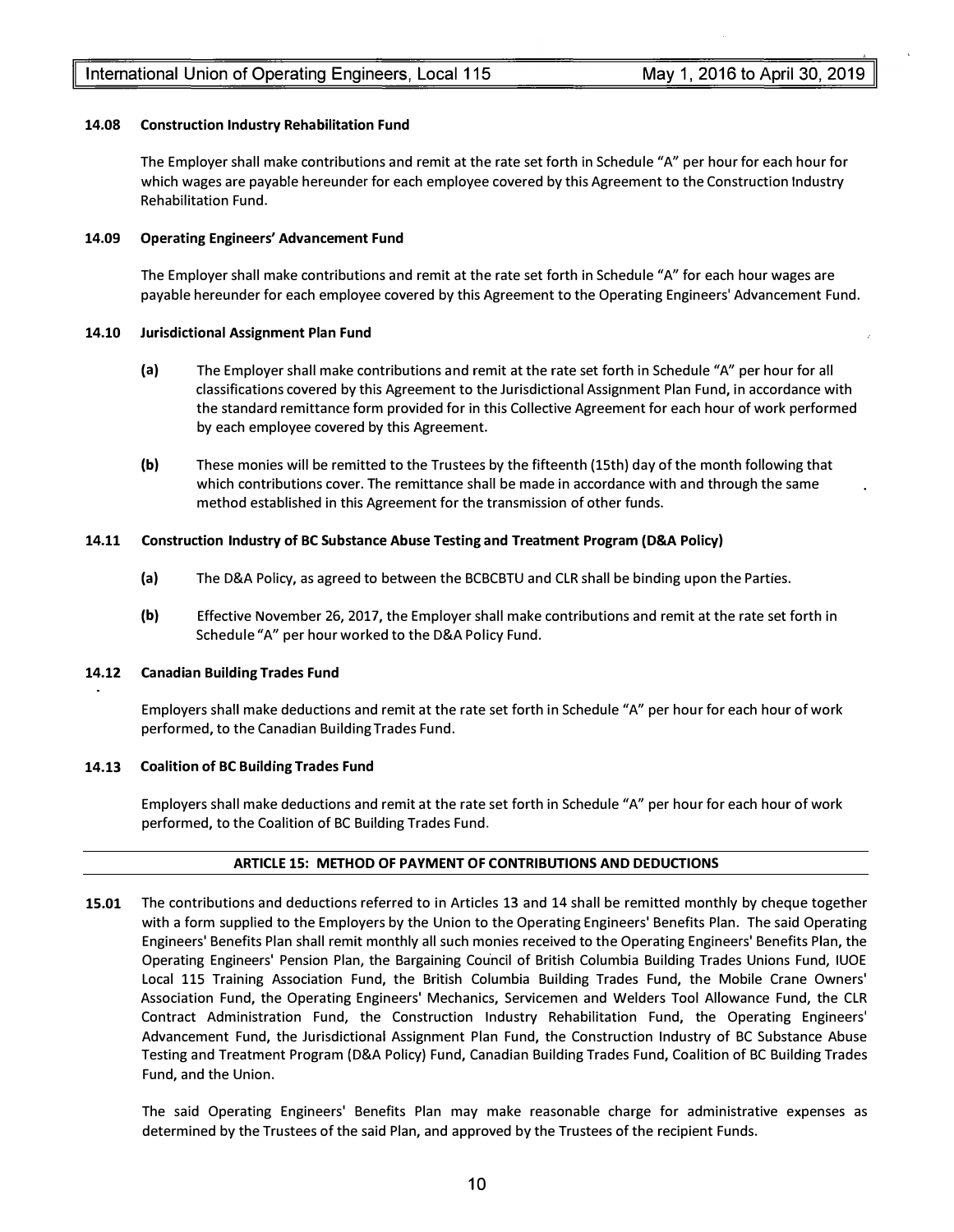- 15.02 Timely payment of wages and contributions to the Trust Funds, provided for in this Agreement is essential for the protection of the beneficiaries. Delinquency and continued failure to pay wages and/or remit contributions to the Trust Funds shall be dealt with as follows:
	- (a) The Union will advise the Employer in writing of any delinquency.
	- (b) If within forty-eight (48) hours of receipt of notification, exclusive of Saturday, Sunday and holidays, the Employer has failed to pay delinquent contributions or the Employer or their Construction Labour Relations Association representative has failed to request a meeting with the Union to provide for the payment of delinquent contributions, then the Employer agrees that all contributions/deductions due and payable in accordance with this Agreement, are in arrears and subject to an additional charge at the rate of ten percent (10%) on all contributions/deductions in arrears.

This is not to be construed that the above charges relieve the Employer of any further liabilities which may occur because of their failure to report and pay contributions/deductions as provided.

(c) Should the matter not be resolved at the above-mentioned meeting the Union may demand payment of wages and contributions at the end of each day or at the end of each week, or upon twenty-four (24) hours' notice to the Employer, withdraw its members from the Employer without contravening the terms of this Agreement.

#### ARTICLE 16: OPERATIONAL REQUIREMENTS

16.01 All work performed in those classifications listed in Schedule "A" shall be performed by members of the Union. However the Employer retains the right to assign all work to ensure a safe and efficient operation.

#### 16.02 Training and Apprenticeship

- (a) The Employer shall employ one (1) crane apprentice for each two (2) cranes leased, rented and/or operated by the Employer. However, hydraulic cranes up to eighty (80) ton capacity shall not be included for the purposes of establishing this ratio.
- (b) In co-operation with Employers owning only one (1) crane the Administrator shall arrange the placement of crane apprentices using the same ratio according to hours worked (i.e. fifty percent (SO%)).
- (c) In cases where there are insufficient operating hours available for any one (1) crane as determined by the IUOETA the Employer may request an exemption from the Administrator of the Training Program with respect to Article 16.02 (a).
- (d) The crane apprentice shall be paid a rate as agreed between the IUOETA and the Employer.
- (e) All crane apprentices shall have confirmation of dispatch from the Union.
- (f) The Employer shall notify the Administrator of the IUOETA before they discharge an apprentice.

If the Union cannot supply apprentices, the Employer may hire a pre-apprentice for a period not to exceed six (6) months. Before completion of three (3) months the pre-apprentices must take the IUOETA assessment exam and before completion of six (6) months, must attain and possess a valid Class 3 drivers' license with Air Brake endorsement. The pre-apprentice shall be paid fifty percent (50%) of the twenty {20) ton hydraulic crane operator wage rate; be covered by the Employment Standards Act, and be provided with Medical Services Plan of B.C. {{MSP) single status) as a minimum benefit.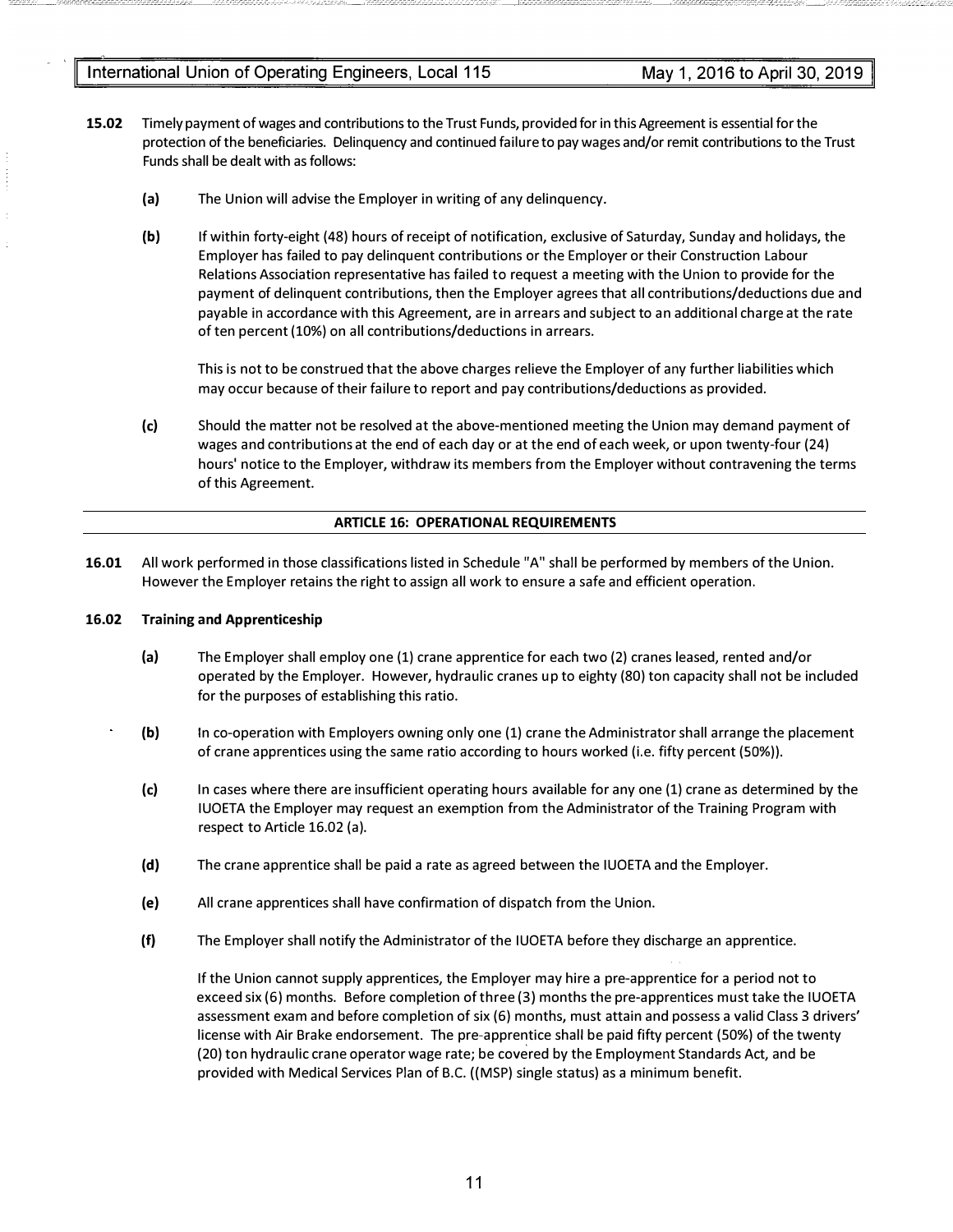#### ARTICLE 17: SAVINGS ARTICLE

- 17.01 If any Article or section of this Agreement should be held invalid by operation of law or by a tribunal of competent jurisdiction, or if compliance with or enforcement of any Article or section should be restrained by such tribunal, pending a final determination as to its validity, the remainder of this Agreement or the application of such Article or section to persons or circumstances other than those as to which it has been held invalid, or as to which compliance with or enforcement of has been restrained, shall not be affected thereby.
- 17.02 In the event that any Article or section is held invalid, or enforcement of, or compliance with which has been restrained, as above set forth, the parties affected thereby shall enter into immediate collective bargaining negotiations upon the request of the Union for the purpose of arriving at a mutually satisfactory replacement for such Article or section during the period of invalidity or restraint. If the parties do not agree on a mutually satisfactory replacement, they shall submit the dispute to the Grievance Procedure.

#### ARTICLE 18: COMPETITIVE CONSIDERATION ARTICLE

18.01 The Union and Association Members may jointly agree to terms and conditions other than those contained in this Agreement in an effort to assure that certain projects or types of construction in designated areas, or for specific time periods, are maintained for the Unionized sector.

The parties agree that there will be no reduction or elimination of any joint industry funds negotiated between Bargaining Council of British Columbia Building Trades Unions and the CLR without prior written consent of the parties.

#### ARTICLE 19: JOINT LABOUR-MANAGEMENT COMMITTEE

19.01 There shall be established during the life of this Agreement, a Joint Labour-Management Committee composed of up to three (3) members representing Employers and up to three (3) members representing the Union. This Committee shall generally administer the terms of the Agreement and shall deal with such other matters referred to it by either party.

#### ARTICLE 20: DISCRIMINATION

The Parties agree that discrimination under the prohibited grounds of the BC Human Rights Code shall not be tolerated within the open and inclusive craft building trades construction industry.

Signed this  $1574$  day of November . 2018.

CONSTRUCTION LABOUR RELATIONS ASSOCIATION OF **BRITISH COLUMBIA** 

u Wealla Clyde Scollan, ∕lent & CEO

CLR Board Member

INTERNATIONAL UNION OF OPERATING ENGINEERS LOCAL

115

Brian Co

Wayne E. Mills, President

osh Towsley, Assistant Business Manager<br>
Tham Tham The Latin

Frank Carr, Business Representative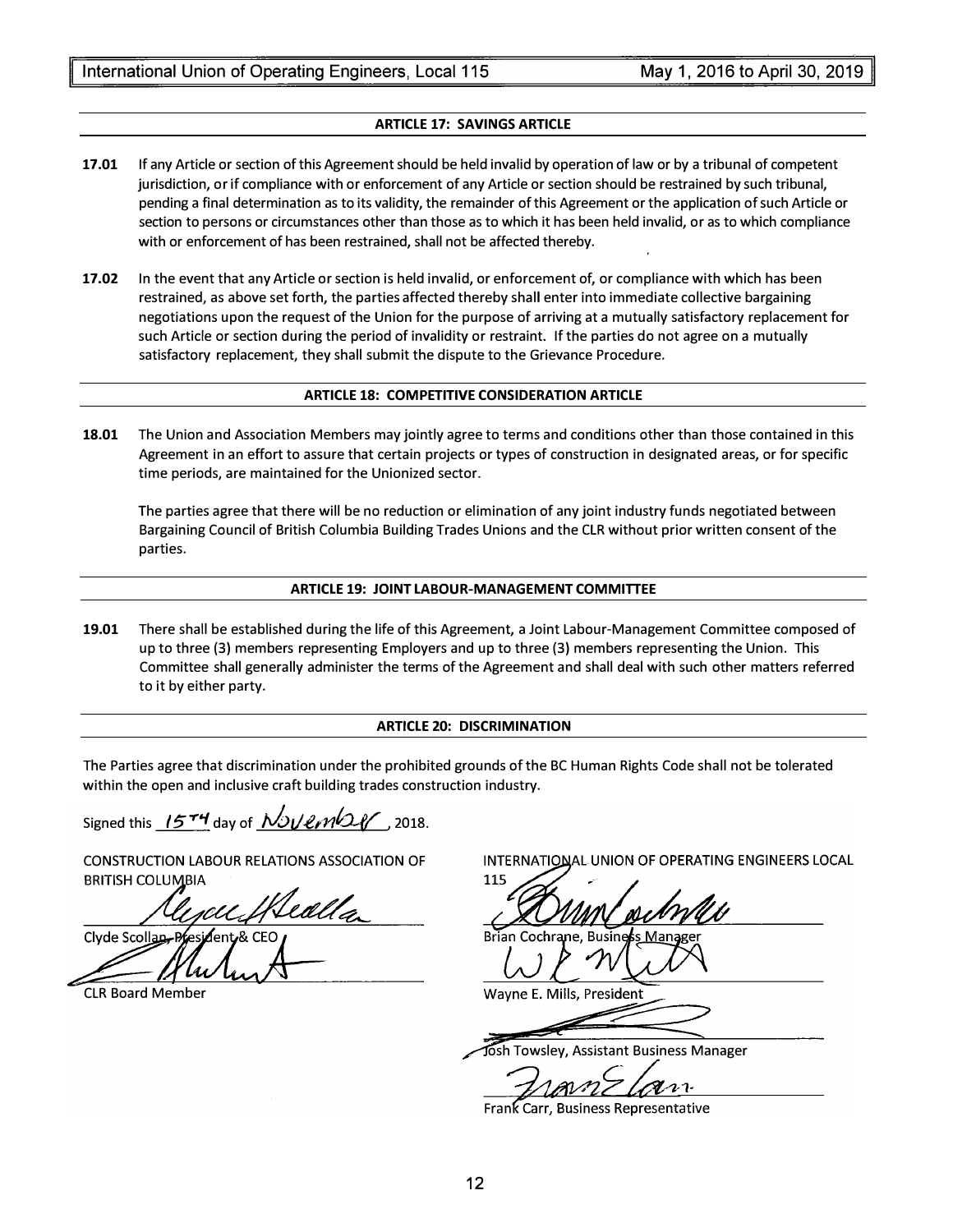22

# SCHEDULE "A"

 $\chi$ 

# RATES OF PAY

|                                                                    | May 1, 2016 |                         | May 1, 2017   |       |                         | May 1, 2018   |       |                         |               |  |
|--------------------------------------------------------------------|-------------|-------------------------|---------------|-------|-------------------------|---------------|-------|-------------------------|---------------|--|
|                                                                    | Wages       | Holiday<br>Pay<br>(12%) | Wages<br>& HP | Wages | Holiday<br>Pay<br>(12%) | Wages<br>& HP | Wages | Holiday<br>Pay<br>(12%) | Wages<br>& HP |  |
| Group #1 - Crane<br><b>Operator Rates -</b><br><b>Conventional</b> |             |                         |               |       |                         |               |       |                         |               |  |
| Under 20 Ton                                                       | 41.51       | 4.98                    | 46.49         | 42.31 | 5.08                    | 47.39         | 43.12 | 5.17                    | 48.29         |  |
| 20-50 Ton                                                          | 42.37       | 5.08                    | 47.45         | 43.17 | 5.18                    | 48.35         | 43.98 | 5.28                    | 49.26         |  |
| 51-99 Ton                                                          | 42.85       | 5.14                    | 47.99         | 43.65 | 5.24                    | 48.89         | 44.46 | 5.34                    | 49.80         |  |
| 100-149 Ton                                                        | 43.32       | 5.20                    | 48.52         | 44.12 | 5.29                    | 49.41         | 44.93 | 5.39                    | 50.32         |  |
| 150-199 Ton                                                        | 43.81       | 5.26                    | 49.07         | 44.61 | 5.35                    | 49.96         | 45.42 | 5.45                    | 50.87         |  |
| 200-249 Ton                                                        | 44.30       | 5.32                    | 49.62         | 45.10 | 5.41                    | 50.51         | 45.91 | 5.51                    | 51.42         |  |
| 250-299 Ton                                                        | 44.74       | 5.37                    | 50.11         | 45.54 | 5.46                    | 51.00         | 46.35 | 5.56                    | 51.91         |  |
| 300-349 Ton                                                        | 46.37       | 5.56                    | 51.93         | 47.17 | 5.66                    | 52.83         | 47.98 | 5.76                    | 53.74         |  |
| 350-399 Ton                                                        | 48.00       | 5.76                    | 53.76         | 48.80 | 5.86                    | 54.66         | 49.61 | 5.95                    | 55.56         |  |
| 400-449 Ton                                                        | 49.60       | 5.95                    | 55.55         | 50.40 | 6.05                    | 56.45         | 51.21 | 6.15                    | 57.36         |  |
| 450-499 Ton                                                        | 51.21       | 6.15                    | 57.36         | 52.01 | 6.24                    | 58.25         | 52.82 | 6.34                    | 59.16         |  |
| Group #2 - Crane<br><b>Operator Rates -</b><br>Hydraulic           |             |                         |               |       |                         |               |       |                         |               |  |
| Under 20 Ton                                                       | 40.45       | 4.85                    | 45.30         | 41.25 | 4.95                    | 46.20         | 42.06 | 5.05                    | 47.11         |  |
| 20-50 Ton                                                          | 41.33       | 4.96                    | 46.29         | 42.13 | 5.06                    | 47.19         | 42.94 | 5.15                    | 48.09         |  |
| 51-99 Ton                                                          | 41.80       | 5.02                    | 46.82         | 42.60 | 5.11                    | 47.71         | 43.41 | 5.21                    | 48.62         |  |
| 100-149 Ton                                                        | 42.29       | 5.07                    | 47.36         | 43.09 | 5.17                    | 48.26         | 43.90 | 5.27                    | 49.17         |  |
| 150-199 Ton                                                        | 42.77       | 5.13                    | 47.90         | 43.57 | 5.23                    | 48.80         | 44.38 | 5.33                    | 49.71         |  |
| 200-249 Ton                                                        | 43.57       | 5.23                    | 48.80         | 44.37 | 5.32                    | 49.69         | 45.18 | 5.42                    | 50.60         |  |
| 250-299 Ton                                                        | 44.37       | 5.32                    | 49.69         | 45.17 | 5.42                    | 50.59         | 45.98 | 5.52                    | 51.50         |  |
| 300-349 Ton                                                        | 45.97       | 5.52                    | 51.49         | 46.77 | 5.61                    | 52.38         | 47.58 | 5.71                    | 53.29         |  |
| 350-399 Ton                                                        | 47.54       | 5.70                    | 53.24         | 48.34 | 5.80                    | 54.14         | 49.15 | 5.90                    | 55.05         |  |
| 400-449 Ton                                                        | 49.14       | 5.90                    | 55.04         | 49.94 | 5.99                    | 55.93         | 50.75 | 6.09                    | 56.84         |  |
| 450-499 Ton                                                        | 50.73       | 6.09                    | 56.82         | 51.53 | 6.18                    | 57.71         | 52.34 | 6.28                    | 58.62         |  |

 $\hat{\mathbf{v}}$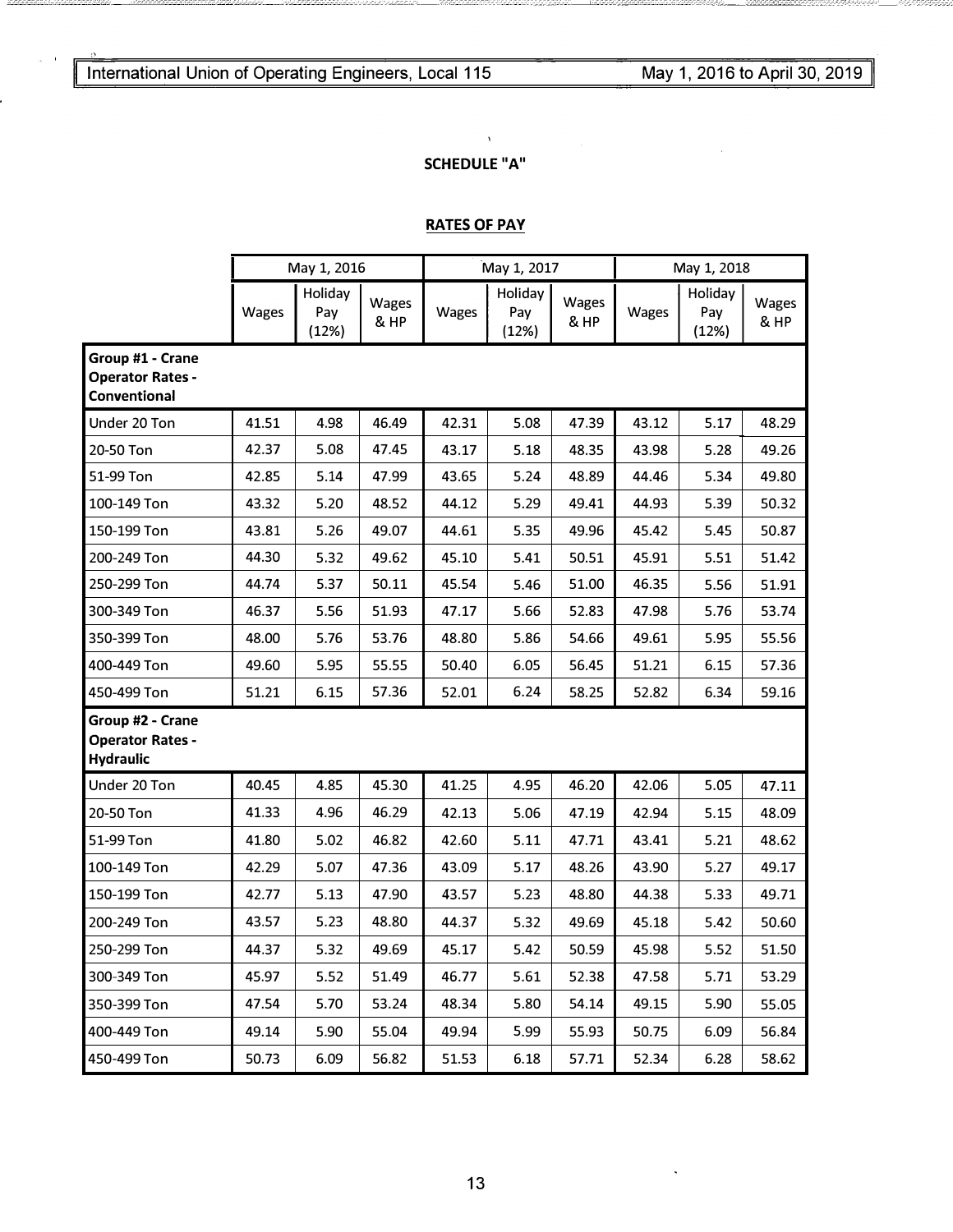### Schedule "A" (continued)

# EMPLOYER/EMPLOYEE CONTRIBUTIONS

|                                                                | May 1, 2016 | May 1, 2017 | Nov. 26, 2017 | May 1, 2018 |
|----------------------------------------------------------------|-------------|-------------|---------------|-------------|
| <b>Employer Contributions</b>                                  |             |             |               |             |
| <b>Benefits Plan</b>                                           | 2.50        | 2.60        | 2.60          | 2.70        |
| <b>Pension Plan</b><br><b>ST</b>                               | 6.25        | 6.25        | 6.25          | 6.25        |
| <b>Pension Plan</b><br>1.5X                                    | 9.375       | 9.375       | 9.375         | 9.375       |
| <b>Pension Plan</b><br>2X                                      | 12.50       | 12.50       | 12.50         | 12.50       |
| <b>IUOETA Fund</b>                                             | 0.72        | 0.72        | 0.72          | 0.72        |
| <b>Tool Allowance Fund</b>                                     | 0.06        | 0.06        | 0.06          | 0.06        |
| <b>Rehabilitation Fund</b>                                     | 0.02        | 0.02        | 0.02          | 0.02        |
| Jurisdictional Assignment<br>Plan Fund                         | 0.01        | 0.01        | 0.01          | 0.01        |
| OE Advancement Fund                                            | 0.17        | 0.17        | 0.17          | 0.17        |
| <b>CLR Contract Administration</b><br>Fund <sup>1</sup>        | 0.00        | 0.13        | 0.13          | 0.13        |
| <b>Mobile Crane Owners</b><br>Association Fund <sup>1, 2</sup> | 0.16        | 0.00        | 0.00          | 0.00        |
| <b>BCBCBTU Fund</b>                                            | 0.01        | 0.01        | 0.05          | 0.05        |
| <b>D&amp;A Policy</b>                                          | n/a         | n/a         | 0.01          | 0.01        |
| <b>Total Employer</b><br><b>Contributions</b>                  | 9.90        | 9.97        | 10.02         | 10.12       |
| <b>Employee Deductions</b>                                     |             |             |               |             |
| <b>Working Dues</b>                                            | 0.87        | 0.89        | 0.89          | 0.90        |
| <b>BCBT Fund</b>                                               | 0.07        | 0.07        | 0.07          | 0.07        |
| <b>Canadian Building Trades</b><br>Fund                        | 0.01        | 0.01        | 0.01          | 0.01        |
| Coalition of BC Building<br><b>Trades Fund</b>                 | 0.02        | 0.02        | 0.02          | 0.02        |
| <b>Total Employee Deductions</b>                               | 0.97        | 0.99        | 0.99          | 1.00        |
| <b>Total Remittances</b>                                       |             |             |               |             |
| <b>Total Remittance ST</b>                                     | 10.87       | 10.96       | 11.01         | 11.12       |
| <b>Total Remittance 1.5X</b>                                   | 14.00       | 14.085      | 14.135        | 14.245      |
| <b>Total Remittance 2X</b>                                     | 17.12       | 17.21       | 17.26         | 17.37       |

<sup>1</sup> Prior to May 1, 2017, the CLR Contract Administration Fund (\$0.11) was combined with the Mobile Crane Owners Association Fund {\$0.05) for a total of {\$0.16) per hour.

<sup>2</sup> By notification from the CLR effective October 4, 2016 the contribution shall be reduced to zero.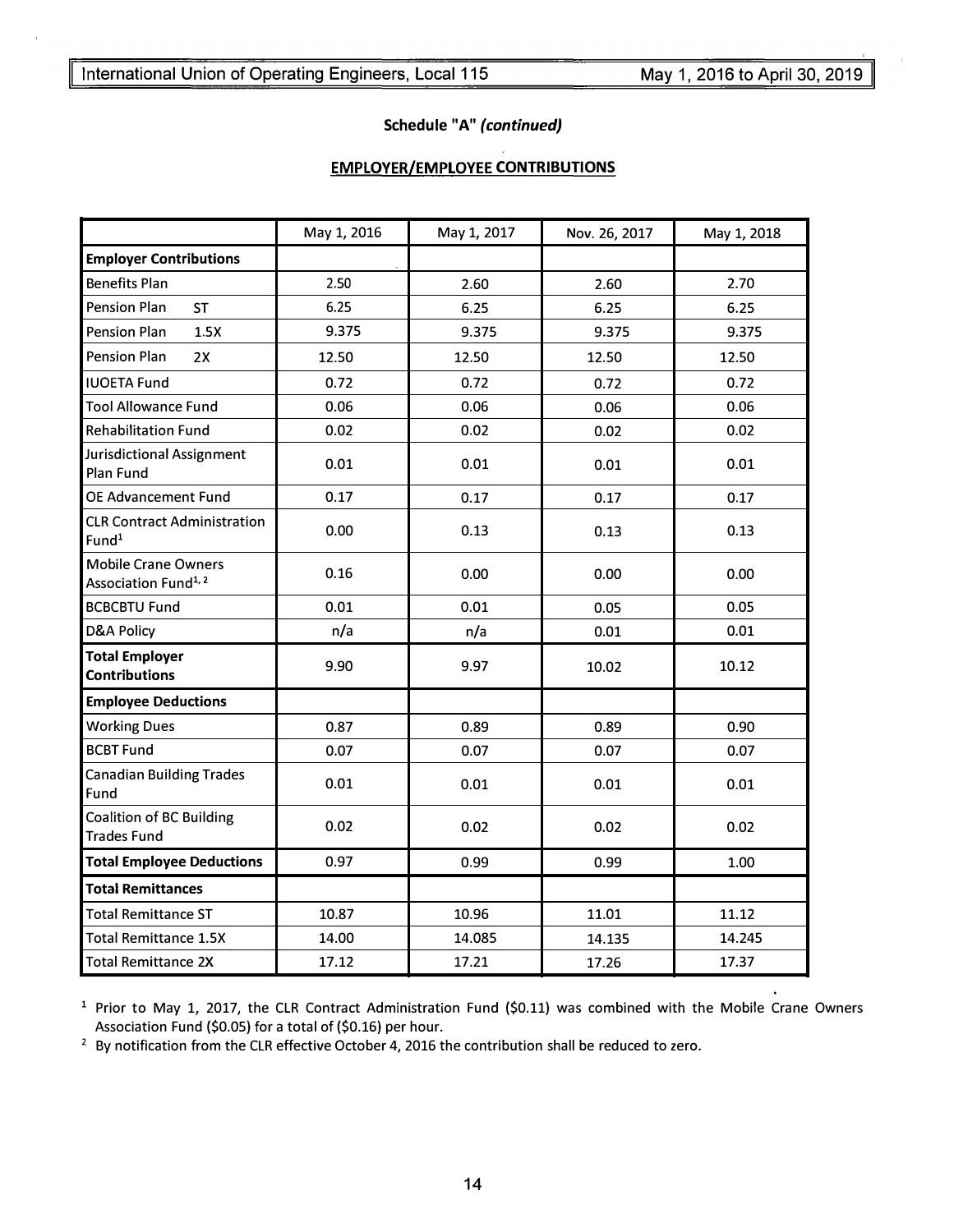�--- -----�-=------ - -----�--�-----

LETTER OF UNDERSTANDING #1

BETWEEN:

- -�-;\_-\_\_ '-'""-· -==-:o.:;'��,-\_,;-� -�-='--�-

#### CONSTRUCTION LABOUR RELATIONS ASSOCIATION OF BRITISH COLUMBIA

AND:

#### INTERNATIONAL UNION OF OPERATING ENGINEERS, LOCAL 115

#### RE: ALCOHOL & DRUG TESTING PROGRAM

The parties agree to adopt for the purposes of this agreement, the Construction Industry of British Columbia Substance Abuse Testing and Treatment Program Policy developed by Construction Labour Relations Association of B.C. and the Bargaining Council of British Columbia Building Trades Unions.

# Signed this  $15^{74}$  day of  $\sqrt{\frac{3000 \text{ m}^2}{2}}$ , 2018

ASSOCIATION OF BRITISH COLUMBIA ENGINEERS, POCAL 115

CONSTRUCTION LABOUR RELATIONS INTERNATIONAL UNION OF OPERATING

Franz lan.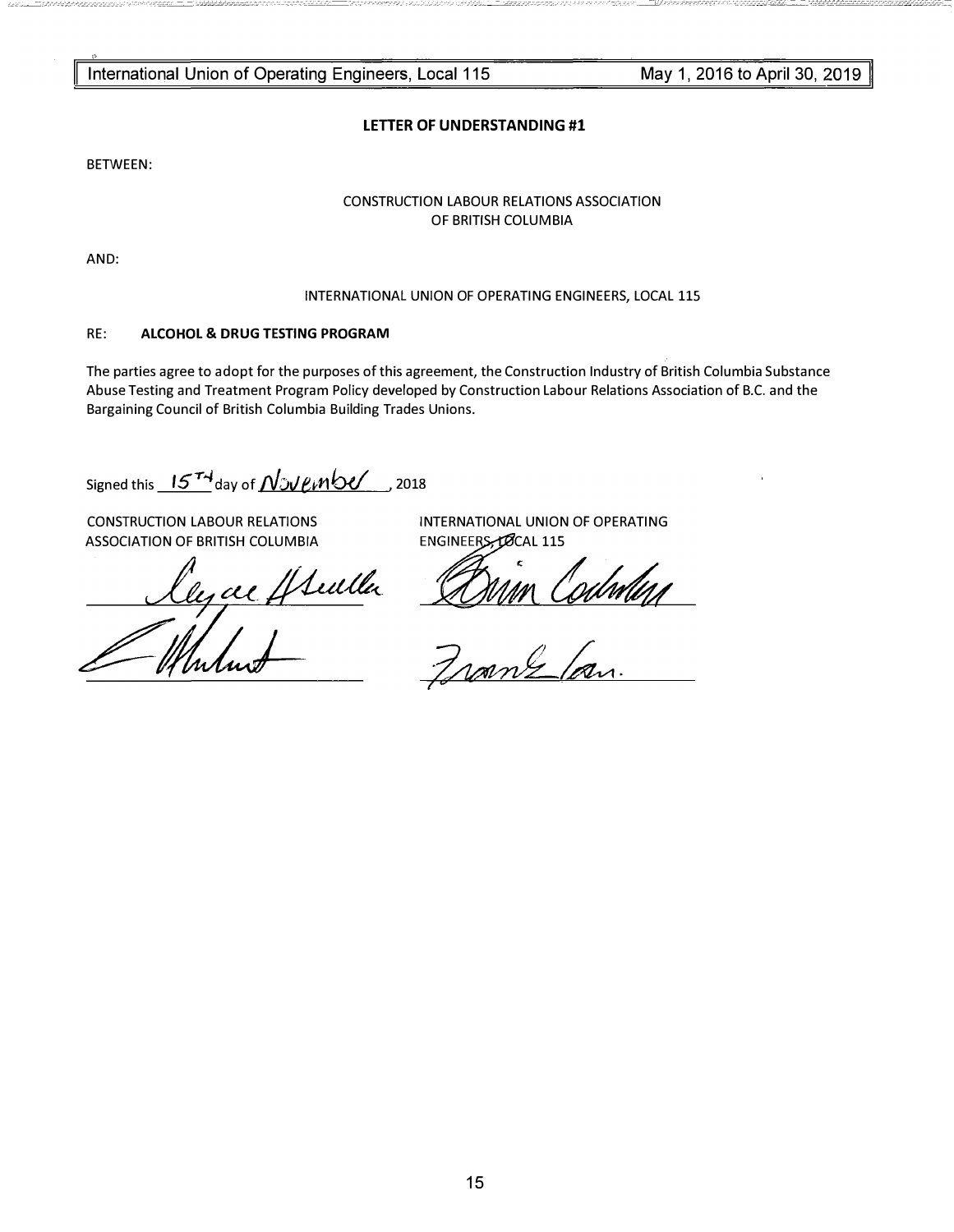# LIST OF SIGNATORY EMPLOYERS

The Employer recognizes the Union as the exclusive bargaining agent for all employees in the bargaining unit, and the Union recognizes CLR as the exclusive bargaining agent for all CLR members who have authorized the Association to sign this Agreement on their behalf.

Effective September 27, 2016, the following employers have authorized CLR to bargain a renewal Steel Erection Agreement with IUOE Local 115 and to sign such Agreement on their behalf:

- 1. Canron Western Constructors Ltd.
- 2. Dynamic Installations Ltd.
- 3. Ganotec West ULC
- 4. HBBC
- 5. Jacobs Industrial Services Ltd.
- 6. RKM Services Ltd.

The Letter of Agreement Re: By and Between Language signed by the BCBCBTU and CLR on August 9, 2016, shall govern the addition of an authorized Employer(s) to the above List of Signatory Employers.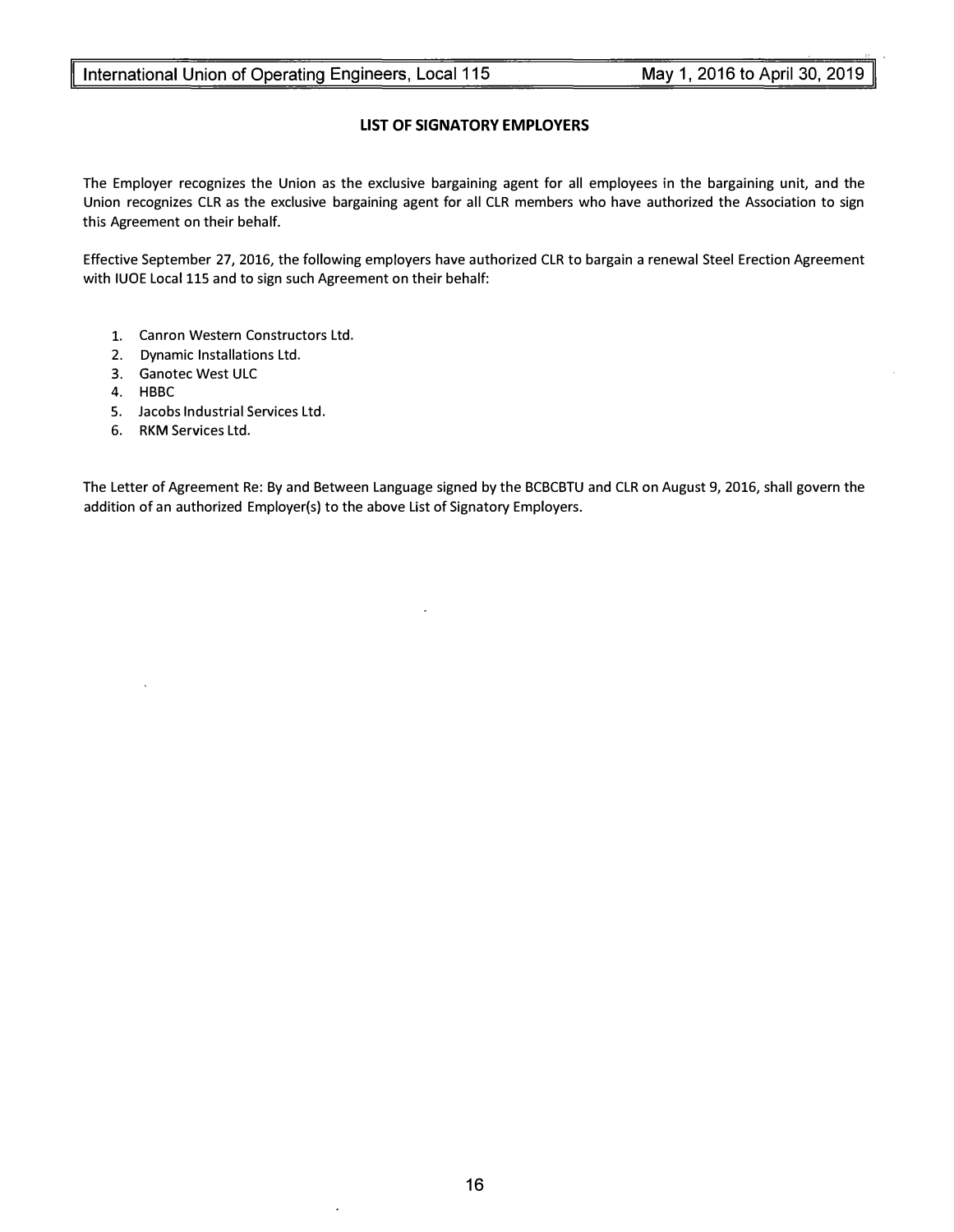#### DISTRICT OFFICES OF INTERNATIONAL UNION OF OPERATING ENGINEERS, LOCAL 115

DISTRICT #1

4333 Ledger Avenue Burnaby, BC V5G 3T3 Phone: 604-291-8831 Toll Free: 1-888-486-3115

DISTRICT #2

35 Wharf Street Nanaimo, BC V9R 2X3 Phone: 250-754-4022

DISTRICT #3

785 Tranquille Road Kamloops, BC V2B 3J3 Phone: 250-554-2278

DISTRICT #4 & DISTRICT #5

Unit B - 3339 8<sup>th</sup> Avenue Prince George, BC V2M 1N1 Phone: 250-563-3669

#### DISTRICT #6

103 Centennial Square Sparwood, BC VOB 2GO Phone: 250-425-2161 Toll Free: 1-888-605-9955

#### THE OPERATING ENGINEERS' BENEFITS & PENSION PLAN

4333 Ledger Avenue Burnaby, BC V5G 4G9 Phone: 604-291-8831 Toll Free: 1-888-486-3115